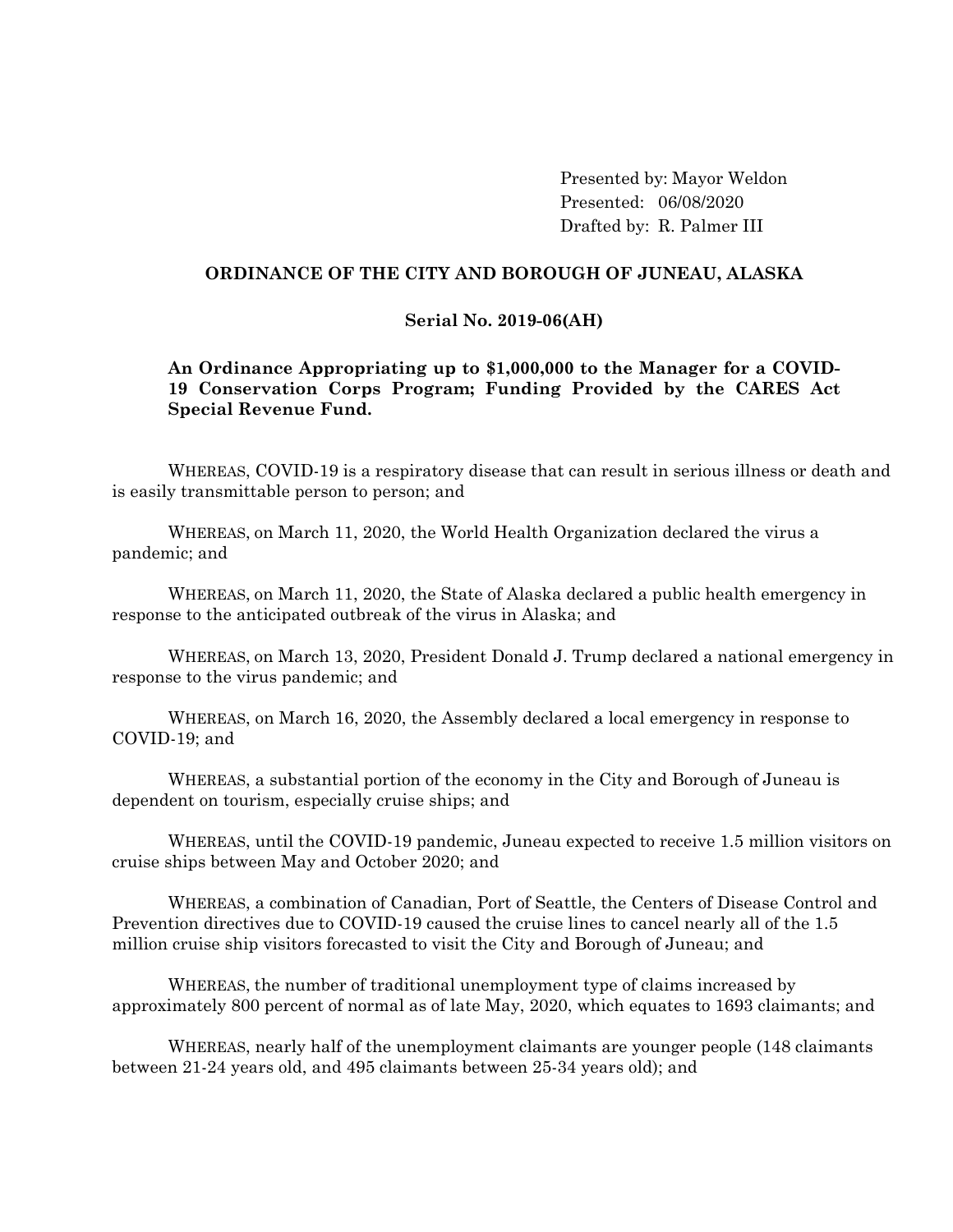WHEREAS, the United States developed the Civilian Conservation Corps during the Great Depression to combat high unemployment and to provide employment training; and

WHEREAS, the United States still values the underlying pillars of the Civilian Conservation Corps with the Youth Conservation Corps (16 U.S.C. 1701-1706) and the Public Lands Corps (16 U.S.C. 1721-1730); and

WHEREAS, the Congressional Findings and Purposes for the Public Lands Corps are relevant today (17 U.S.C. 1721): providing people with education and work opportunities, complete labor intensive rehabilitation of natural resource facilities that cannot be carried out by public agencies at existing personnel levels, and perform restoration and maintenance activities in a cost effective and efficient manner; and

WHEREAS, the Economic Stabilization Task Force recommended that the Assembly consider a COVID-19 Conservation Corps Program; and

WHEREAS, a COVID-19 Conservation Corps Program would help prevent eviction and assist in preventing homelessness, which is an eligible expense of CARES Act funds consistent with the Department of Treasury guidance dated May 28, 2020; and

WHEREAS, a COVID-19 Conservation Corps Program would help employ and train furloughed, unemployed, and underemployed people, which is an eligible expense of CARES Act funds consistent with the Department of Treasury guidance dated May 28, 2020; and

WHEREAS, a COVID-19 Conservation Corps Program would be equivalent to emergency financial assistance to individuals directly impacted by a loss of income due to COVID-19, which is an eligible expense of CARES Act funds consistent with the Department of Treasury guidance dated May 28, 2020; and

WHEREAS, a COVID-19 Conservation Corps Program would help prevent the unemployment program of the State of Alaska from becoming insolvent, which is an eligible expense of CARES Act funds consistent with the Department of Treasury guidance dated May 28, 2020; and

WHEREAS, the COVID-19 Conservation Corps Program is necessary due to the public health emergency with respect to the Coronavirus Disease 2019 (COVID–19); and

WHEREAS, the COVID-19 Conservation Corps Program is being created by this ordinance and program expenses were not accounted for in the FY20 budget; and

WHEREAS, the COVID-19 Conservation Corps Program expenses were incurred during the period that begins on March 1, 2020, and ends on December 31, 2020.

BE IT ENACTED BY THE ASSEMBLY OF THE CITY AND BOROUGH OF JUNEAU, ALASKA:

Section 1. Classification. This ordinance is a non-code ordinance.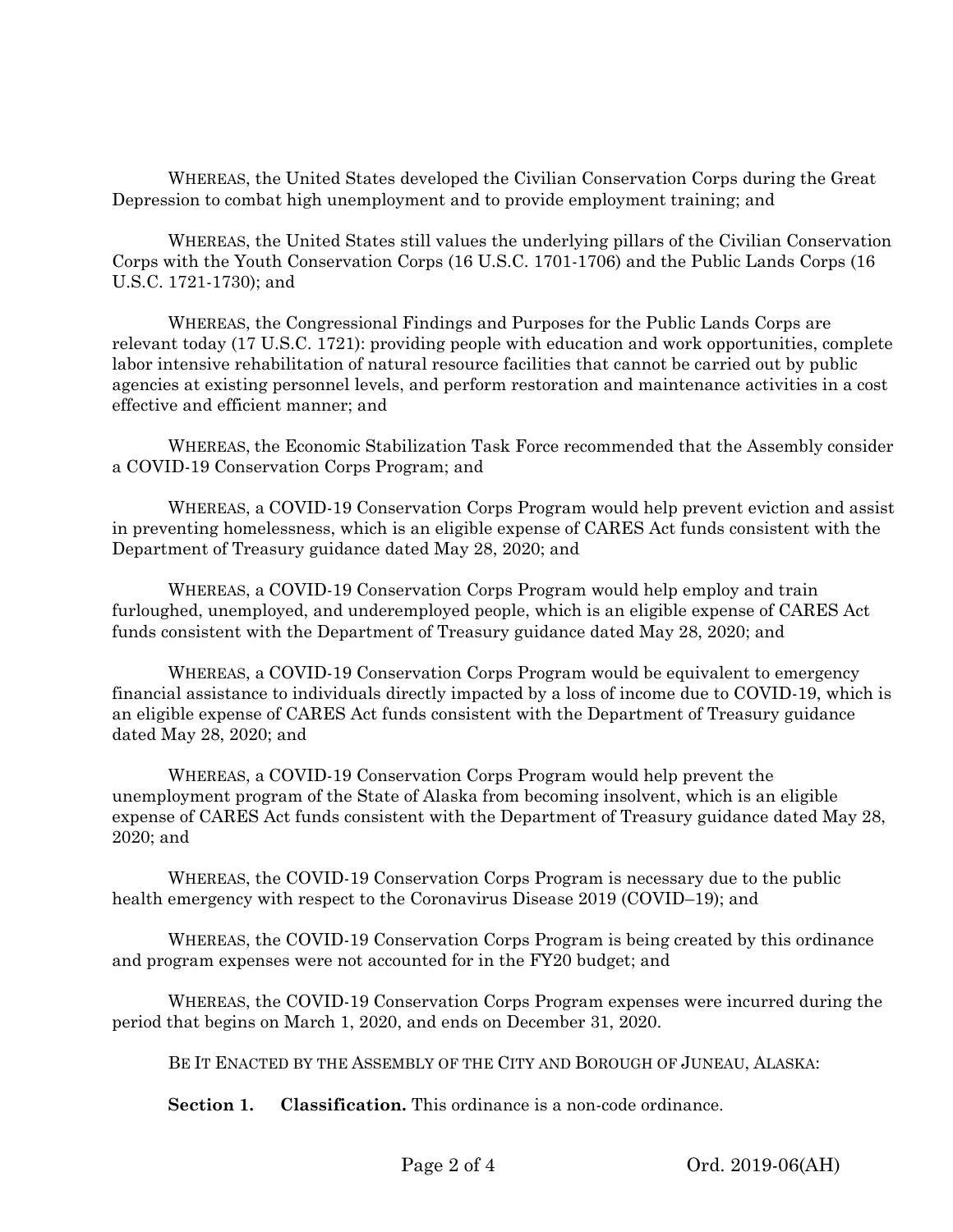**Section 2. Emergency Appropriation.** There is appropriated to the Manager the sum of one million dollars (\$1,000,000.00) for a COVID-19 Conservation Corps Program (Program) to be appropriated as follows and used consistent with this ordinance:

The grant to Trail Mix, Inc. shall be available immediately and through the Program Deadline in Section 4 below.

| Section 3. | <b>Source of Funds:</b>        |                |
|------------|--------------------------------|----------------|
|            | CARES Act Special Revenue Fund | \$1,000,000.00 |

**Section 4**. **COVID-19 Conservation Corps Program Purpose and Terms.** The Program is subject to the following terms and conditions:

- (a) **Intent.** The Program has multiple purposes including the following: to provide an employment training program for furloughed, unemployed, and underemployed people; to prevent eviction and homelessness; to prevent insolvency of the State unemployment fund; and to provide emergency financial assistance to individuals economically harmed by COVID-19. The recipients of Program funds must develop a work plan consistent with this intent; and
- (b) **Applicant Eligibility**. Only people furloughed, unemployed, or underemployed due to COVID-19 at time of application are eligible for crewmember positions; and
- (c) **Compensation**. Crewmembers and crew leaders must be compensated at least at minimum wage and consistent with the personnel rules of the employing entity; and
- (d) **Program Funds**. Program funds may be used for eligible payroll, program insurance, and to purchase necessary job training materials and supplies including but not limited to the following: personal protective equipment, tools, equipment rental (i.e. vehicles, heavy equipment, helicopter), consumables like fuel, de minimis materials like gravel, and transportation of materials. However, Program funds must not be used for the purchase of expensive materials (i.e. cabin kits and pre-manufactured bridges) or heavy equipment traditionally associated with a capital improvement project; and
- (e) **Public Property**. The project locations must be on publically-owned property (United States, State of Alaska, or City & Borough of Juneau); and
- (f) **Eligible Projects**. The following are labor intensive and eligible projects:
	- (1) Continuing trail improvements to the Treadwell Ditch Trail.
	- (2) Eaglecrest trail expansion.
	- (3) Bridge improvements on Perseverance and DuPont trails and Amalga Meadows.
	- (4) Placement of one or more cabins or shelters on CBJ remote lands.
	- (5) Mountain bike trail and skills park construction; and